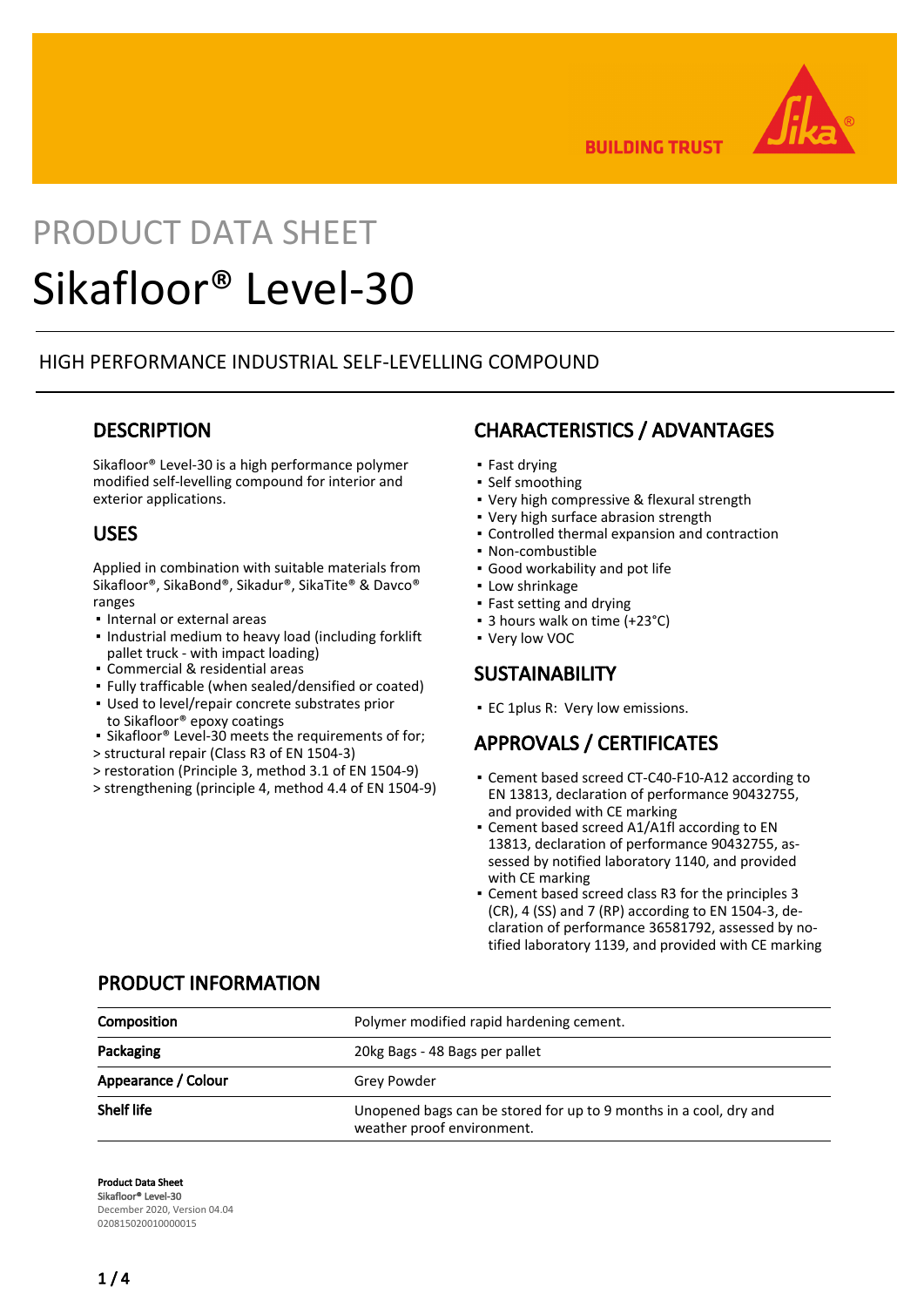## TECHNICAL INFORMATION

| Compressive strength             | Time                                              | Temperature        | Value          | (EN 13892-2) |
|----------------------------------|---------------------------------------------------|--------------------|----------------|--------------|
|                                  | 24 hours                                          | 23 °C              | 18 MPa         |              |
|                                  | 28 days                                           | 23 °C              | 40 MPa         |              |
| Tensile strength in flexure      | Time                                              | <b>Temperature</b> | Value          | (EN 13892-2) |
|                                  | 24 hours                                          | 23 °C              | 3 MPa          |              |
|                                  | 28 days                                           | 23 °C              | 10 MPa         |              |
| Tensile adhesion strength        | Time                                              | <b>Temperature</b> | Value          | (EN 13892-8) |
|                                  | 28 days                                           | 23 °C              | $\geq$ 1.5 MPa |              |
| Coefficient of thermal expansion | $\alpha$ ~16.3×10 <sup>-6</sup> 1/ <sup>o</sup> C |                    |                | (EN 1770)    |
|                                  | (for temperature range -20 °C and +40 °C)         |                    |                |              |
| Water absorption                 | W ~0.5 kg / (m <sup>2</sup> × h <sup>0.5</sup> )  |                    |                | (EN 13057)   |
|                                  |                                                   |                    |                |              |

## **SYSTEMS**

| System structure | Industrial (sealed)                 | Industrial &<br>decorative (coated) | <b>Commercial &amp;</b><br>residential (underlay-<br>ment) |  |
|------------------|-------------------------------------|-------------------------------------|------------------------------------------------------------|--|
|                  | Sikafloor <sup>®</sup> 01 Primer or | Sikafloor <sup>®</sup> 01 Primer or | Sikafloor <sup>®</sup> 01 Primer or                        |  |
|                  | Sikafloor <sup>®</sup> Level Pro    | Sikafloor <sup>®</sup> Level Pro    | Sikafloor <sup>®</sup> Level Pro                           |  |
|                  | Primer                              | Primer                              | Primer                                                     |  |
|                  | Sikafloor <sup>®</sup> Level-30     | Sikafloor <sup>®</sup> Level-30     | Sikafloor <sup>®</sup> Level-30                            |  |
|                  | Sikafloor <sup>®</sup> Curehard 24  | Sikafloor <sup>®</sup> 263/264,     | Subsequent suitable                                        |  |
|                  |                                     | Sikafloor <sup>®</sup> 264T         | materials                                                  |  |

## APPLICATION INFORMATION

| Mixing ratio            | 3.9L should be used when creating a slight fall on concrete.<br>4.2L should be used when levelling concrete.                                                                                                                                                                                                                                                                                                                                                                                                                                                                                                                                                                                                                                                                                                                                                                                                                                                                                                                                                                                                                       |  |  |
|-------------------------|------------------------------------------------------------------------------------------------------------------------------------------------------------------------------------------------------------------------------------------------------------------------------------------------------------------------------------------------------------------------------------------------------------------------------------------------------------------------------------------------------------------------------------------------------------------------------------------------------------------------------------------------------------------------------------------------------------------------------------------------------------------------------------------------------------------------------------------------------------------------------------------------------------------------------------------------------------------------------------------------------------------------------------------------------------------------------------------------------------------------------------|--|--|
| Yield                   | 12L - 4m2 @ 3mm                                                                                                                                                                                                                                                                                                                                                                                                                                                                                                                                                                                                                                                                                                                                                                                                                                                                                                                                                                                                                                                                                                                    |  |  |
| Layer thickness         | Commercial & residential flooring applications 3 - 30 mm<br>Industrial or coating/sealer applications 4 - 30mm                                                                                                                                                                                                                                                                                                                                                                                                                                                                                                                                                                                                                                                                                                                                                                                                                                                                                                                                                                                                                     |  |  |
| Ambient air temperature | +10 °C min. $/$ +30 °C max.                                                                                                                                                                                                                                                                                                                                                                                                                                                                                                                                                                                                                                                                                                                                                                                                                                                                                                                                                                                                                                                                                                        |  |  |
| Substrate temperature   | +10 °C min. $/$ +30 °C max.                                                                                                                                                                                                                                                                                                                                                                                                                                                                                                                                                                                                                                                                                                                                                                                                                                                                                                                                                                                                                                                                                                        |  |  |
| Substrate pre-treatment | The concrete substrate must be sound and of sufficient compressive<br>strength - 25 MPa with a minimum pull off strength of 1.5 MPa.<br>Industrial applications should have a fresh mechanical profiled surface pri-<br>or to applying primer. Concrete should be fully cured, structurally sound,<br>clean, dry, and free of efflorescence, surface contaminates and dust for Eg.<br>Concrete must accept water penetration. Test by lightly sprinkling water<br>on various areas of the substrate. If water penetrates, then a good bond<br>with a selected primer can be achieved. If water beads and fails to be ab-<br>sorbed by the concrete surface contaminants are present then loss of ad-<br>hesion may occur. Contaminates that are present should be mechanically<br>removed before installation. If concrete is high in moisture a Sikafloor®<br>moisture barrier system may be considered. Ambient temperature of sur-<br>faces and materials should be maintained at temperatures higher than<br>9°C. For suitable repairs to the substrate speak with a Sika Technical Rep-<br>resentative in your state or area. |  |  |

Product Data Sheet Sikafloor® Level-30 December 2020, Version 04.04 020815020010000015

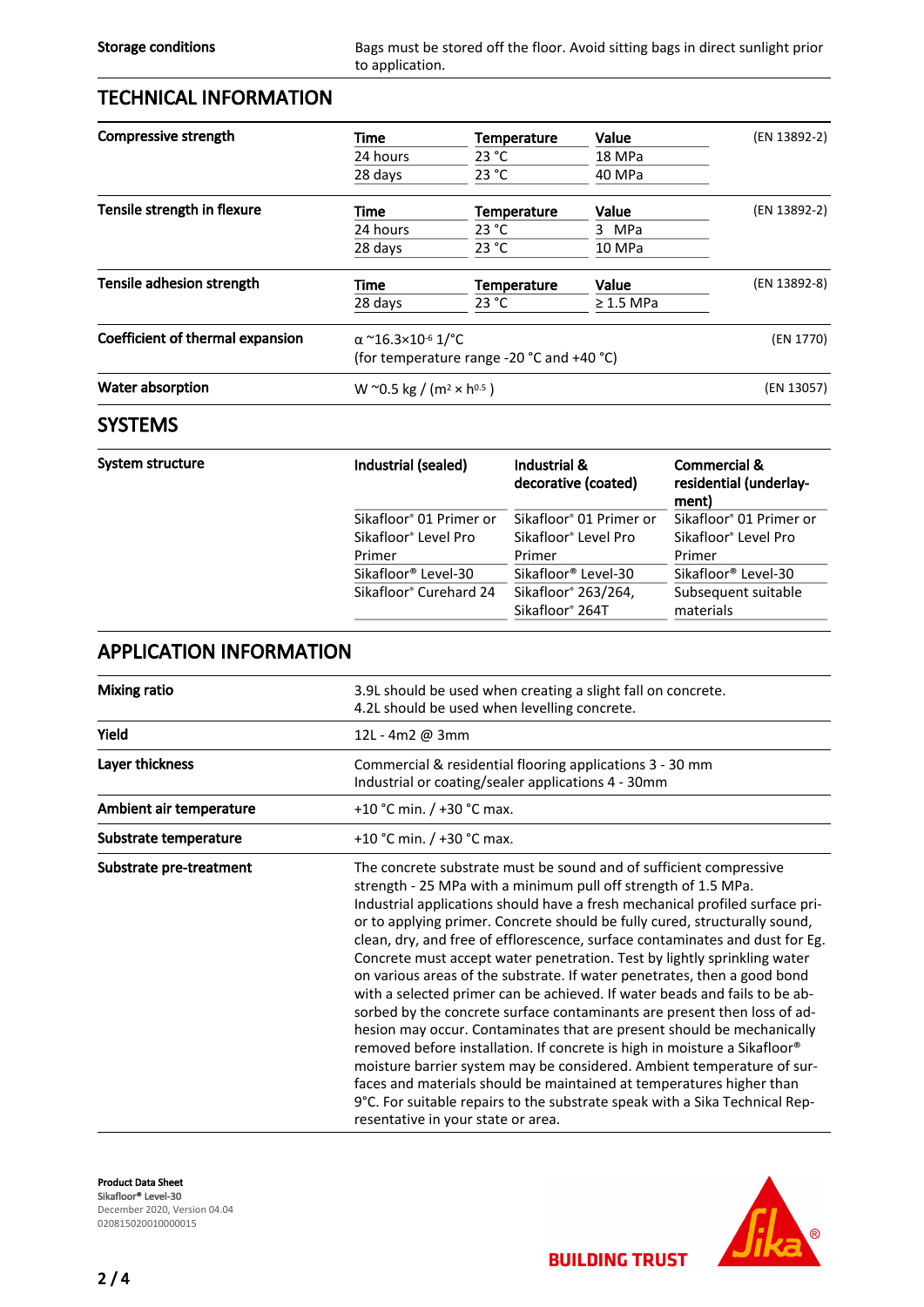| <b>Pot Life</b>               | <b>Temperature and</b><br><b>Relative Air Humidity</b><br>+23 °C / 50%                                                                                                                                                                                                                                                                                                                                                                                                                                                                                                                                                                                                                                                                                                                                             | <b>Time</b>                         | $~\sim$ 15 minutes              |  |
|-------------------------------|--------------------------------------------------------------------------------------------------------------------------------------------------------------------------------------------------------------------------------------------------------------------------------------------------------------------------------------------------------------------------------------------------------------------------------------------------------------------------------------------------------------------------------------------------------------------------------------------------------------------------------------------------------------------------------------------------------------------------------------------------------------------------------------------------------------------|-------------------------------------|---------------------------------|--|
|                               | Application at temperatures above +23 °C will reduce the pot life and the<br>working time. Temperatures below +23 °C will increase the pot life and ex-<br>tend the working time.                                                                                                                                                                                                                                                                                                                                                                                                                                                                                                                                                                                                                                  |                                     |                                 |  |
| Waiting time to overcoating   | <b>Subsequent Product</b>                                                                                                                                                                                                                                                                                                                                                                                                                                                                                                                                                                                                                                                                                                                                                                                          | <b>Layer Thickness</b>              | <b>Waiting time</b>             |  |
|                               | Tiles, stone, pavers                                                                                                                                                                                                                                                                                                                                                                                                                                                                                                                                                                                                                                                                                                                                                                                               | $3 - 30$ mm                         | $\sim$ 3 - 4 hrs 23 $\degree$ C |  |
|                               | Vinyls, timbers, carpets,<br>rubbers                                                                                                                                                                                                                                                                                                                                                                                                                                                                                                                                                                                                                                                                                                                                                                               | $3 - 30$ mm                         | $\overline{4}$ - 5 hrs 23°C     |  |
|                               | Epoxy or polyurethane<br>coatings                                                                                                                                                                                                                                                                                                                                                                                                                                                                                                                                                                                                                                                                                                                                                                                  | 4 - 30mm                            | ~7+ hrs 23°C                    |  |
|                               | Sealing or densifying                                                                                                                                                                                                                                                                                                                                                                                                                                                                                                                                                                                                                                                                                                                                                                                              | 4 - 30mm                            | ~24 hrs 23°C                    |  |
|                               | All products                                                                                                                                                                                                                                                                                                                                                                                                                                                                                                                                                                                                                                                                                                                                                                                                       | 10 - 50mm with aggreg- ~24 hrs 23°C |                                 |  |
|                               |                                                                                                                                                                                                                                                                                                                                                                                                                                                                                                                                                                                                                                                                                                                                                                                                                    | ate                                 |                                 |  |
|                               | 1. Drying times are approximate and at 23°C with 50% R.H. and thus will be<br>affected by changing substrate and ambient conditions, particularly the<br>temperature and relative humidity. Times should always be adjusted for<br>atmospheric conditions.<br>2. When coating Sikafloor® Level-30 with Sikafloor® epoxy or polyurethane<br>a roughened profile surface must be achieved, along with the required<br>moisture value for the coating product. (Refer to the coating product<br>data sheet)<br>3. Sealing or densifying with Sikafloor® CureHard-24 is applied on smooth<br>and clean Sikafloor® Level-30 surface with no surface prep required.<br>Note: Times are approximate and will be affected by changing substrate<br>and ambient conditions, particularly temperature and relative humidity. |                                     |                                 |  |
| Applied product ready for use | At +23 °C and 50% r.h.                                                                                                                                                                                                                                                                                                                                                                                                                                                                                                                                                                                                                                                                                                                                                                                             |                                     |                                 |  |
|                               | Foot traffic                                                                                                                                                                                                                                                                                                                                                                                                                                                                                                                                                                                                                                                                                                                                                                                                       | $\sim$ 2 hours                      |                                 |  |
|                               | Lightly serviceable                                                                                                                                                                                                                                                                                                                                                                                                                                                                                                                                                                                                                                                                                                                                                                                                | $\approx$ 24 hours                  |                                 |  |
|                               | Fully serviceable                                                                                                                                                                                                                                                                                                                                                                                                                                                                                                                                                                                                                                                                                                                                                                                                  | $~\sim$ 7 days                      |                                 |  |

# BASIS OF PRODUCT DATA

#### Manufactured in Australia.

All technical data stated in this Product Data Sheet are based on laboratory tests. Actual measured data may vary due to circumstances beyond our control.

## IMPORTANT CONSIDERATIONS

#### PRIMING

• Sikafloor® 01 Primer – Mix ratio diluted 1:2 or 1:3 with clean water

• Sikafloor® Level PRO Primer - undiluted ( Neat ) Note:

Correct amount of primer should always be applied to the prepared substrate giving good penetration and film build. Thin applications may result in pinholing in finished surface or debonding levelling compound from the substrate. Do Not allow primer to pool while drying.

Mechanically prepared surfaces or where the initial prime coat is absorbed immediately a second coat is recommended.

Dry time 30+ min @ 23°C ( per coat )

Sikafloor® 01 Primer & Sikafloor® Level PRO Primer are suitable for interior & exterior applications.

#### LIMITATIONS

- Do not buff/grind within 24 hrs of application.
- All construction/expansion joints in existing concrete must be reflected through Sikafloor® Level 30 product as soon as possible to do so.
- Do not mix with other cement based screeds.
- No loading for at least 10 hours.
- When applying Sikafloor® Level-30 in unprotected exterior areas a 5mm gap should be allowed against any structural wall, then filled with suitable sealant when able to do so.
- Due to the natural variability of the raw materials of the self-levelling screeds, the finished surface may present some colour variations.
- The surface must be sealed for a final floor finish. Failure to do so may result in permanent staining and displeasing aesthetic appearance.
- Sikafloor® Level 30 is not suitable for permanently/fully submerged locations (ponds/pools)
- Not suitable for slopes or inclines > 0.5%.
- Protect from hot direct sunlight, hot strong winds and extremes of temperature to avoid cracking or crazing for 12hrs after being applied. Small superficial hairline cracks or crazing sometimes occurs under these conditions and do not constitute a reason for claim.

Product Data Sheet Sikafloor® Level-30 December 2020, Version 04.04 020815020010000015



**BUILDING TRUST**